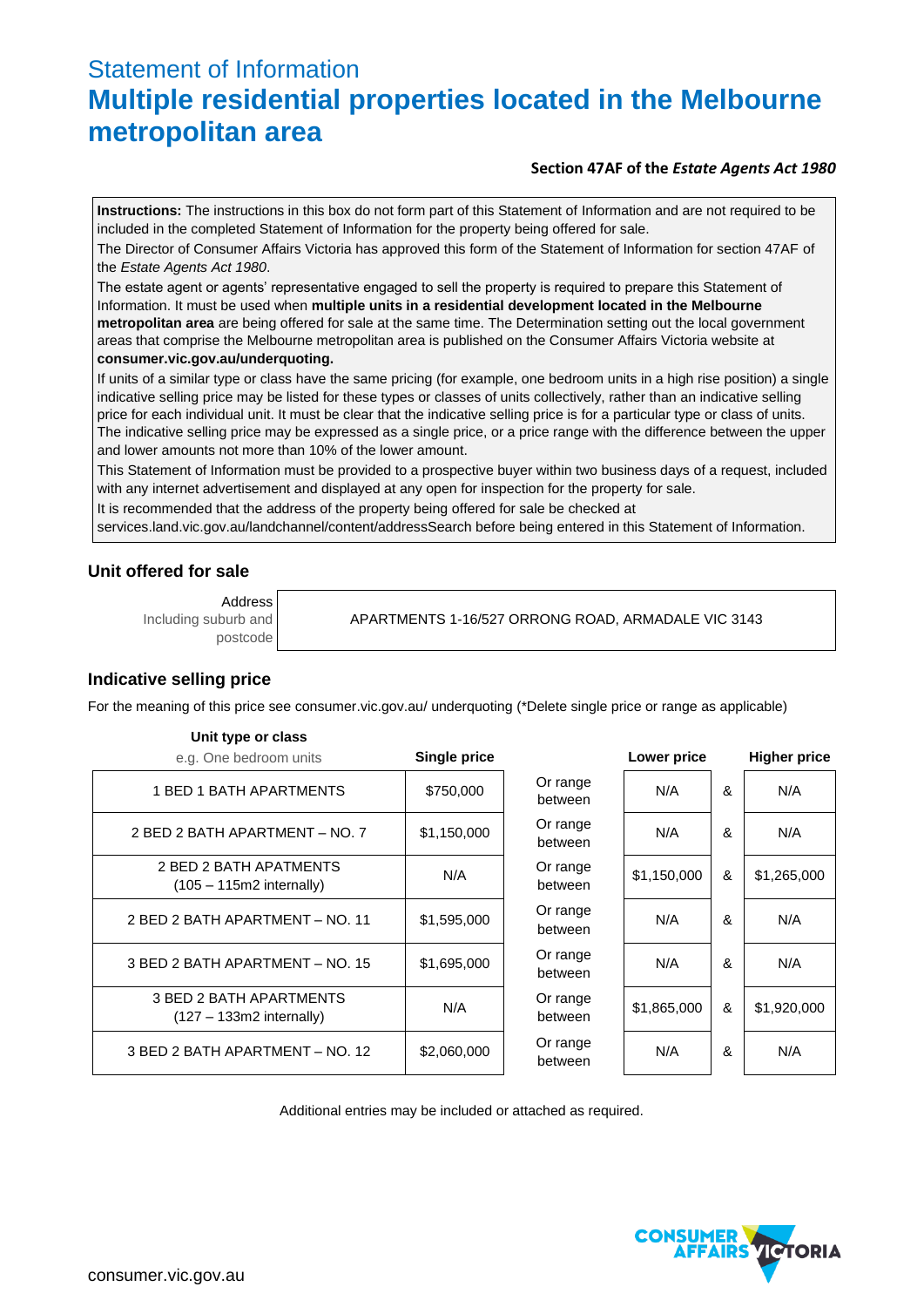# **Suburb unit median sale price**

| Median price  | \$683,500  | Suburb            | ARMADALE VIC 3143 |                       |  |
|---------------|------------|-------------------|-------------------|-----------------------|--|
| Period - From | 01/02/2021 | 01/02/2022<br>Τo. | Source            | www.realestate.com.au |  |

# **Comparable property sales (\*Delete A or B below as applicable)**

**A\*** These are the details of the three units that the estate agent or agent's representative considers to be most comparable to the unit for sale. These units must be of the same type or class as the unit for sale, been sold within the last six months, and located within two kilometres of the unit for sale.

| Unit type or class<br>E.g. One bedroom units |    | Address of comparable unit                                                                                                                                                               | <b>Price</b> | Date of sale |
|----------------------------------------------|----|------------------------------------------------------------------------------------------------------------------------------------------------------------------------------------------|--------------|--------------|
| 1 BED 1 BATH<br><b>APARTMENTS</b>            | B* | The estate agent or agent's representative reasonably believes that fewer than<br>three comparable units were sold within two kilometres of the unit for sale in the<br>last six months. |              |              |

## **Unit type or class**

| E.g. One bedroom units            |    | Address of comparable unit                                                                                                                                                               | <b>Price</b> | Date of sale |
|-----------------------------------|----|------------------------------------------------------------------------------------------------------------------------------------------------------------------------------------------|--------------|--------------|
| 2 BED 2 BATH<br>APARTMENT - NO. 7 | B* | The estate agent or agent's representative reasonably believes that fewer than<br>three comparable units were sold within two kilometres of the unit for sale in the<br>last six months. |              |              |

|  |  |  | Unit type or class |
|--|--|--|--------------------|
|--|--|--|--------------------|

| E.g. One bedroom units                                         |       | Address of comparable unit                                                                                                                                                               | <b>Price</b> | Date of sale |
|----------------------------------------------------------------|-------|------------------------------------------------------------------------------------------------------------------------------------------------------------------------------------------|--------------|--------------|
| 2 BED 2 BATH<br><b>APATMENTS</b><br>$(105 - 115m2$ internally) | $B^*$ | The estate agent or agent's representative reasonably believes that fewer than<br>three comparable units were sold within two kilometres of the unit for sale in the<br>last six months. |              |              |

#### **Unit type or class**

| E.g. One bedroom units             | Address of comparable unit              | <b>Price</b> | Date of sale |
|------------------------------------|-----------------------------------------|--------------|--------------|
| 2 BED 2 BATH<br>APARTMENT - NO. 11 | 2/574 HIGH STREET, PRAHRAN VIC 3181     | \$1,720,000  | 15/10/2021   |
|                                    | 4/7 GORDON STREET, TOORAK VIC 3142      | \$1,710,000  | 05/03/2022   |
|                                    | 4/383 GLENFERRIE ROAD, MALVERN VIC 3144 | \$1,610,000  | 31/10/2021   |